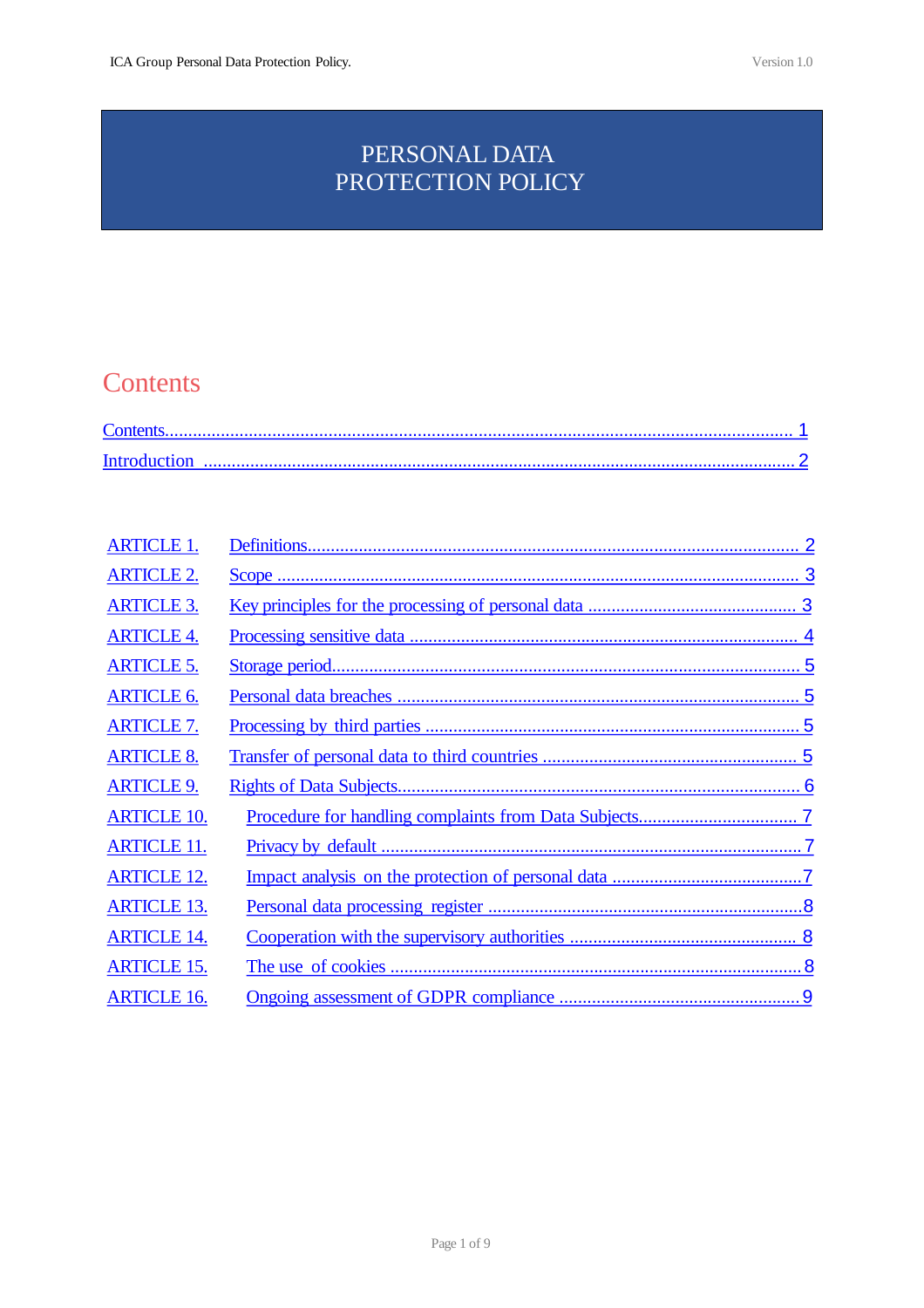# <span id="page-1-0"></span>**Introduction**

"ICA FRANCE SAS", a French simplified joint stock company with a capital of €20 000,00, whose registered office is located at 112, Avenue Kléber, 75116 Paris (France), registered on the Paris Trade and Companies Register under number 811 474 709 and represented by Mr Stephane RIO in his capacity of CEO, processes personal data as part of its business activities. Hereinafter "**ICA**"

The purpose of this Policy is to set out the technical and organisational measures taken by ICA to ensure a high and sustainable level of protection for processed data, to document its compliance with the French Data Protection Law and Regulation (EU) 2016/679 of the European Parliament and of the Council of 27 April 2016 on the protection of natural persons with regard to the processing of personal data and on the free movement of such data (the "**GDPR Regulation**" or "**Regulation** (EU) 2016/679"), and to provide information to data subjects on the way in which ICA processes personal data and the means at their disposal to control such data processing.

# ARTICLE 1. Definitions

**Agreement:** means any agreement between a DATA SUBJECT and ICA under which ICA collects, retains and processes the Data Subject's Personal Data, such as an employment contract, a service contract or ICA's general terms and conditions.

**Personal data:** within the meaning of Regulation (EU) 2016/679 of 27 April 2016 (see in particular Article 4) "any information relating to an identified or identifiable natural person; an identifiable natural person is one who can be identified, directly or indirectly, in particular by reference to an identifier such as a name, an identification number, location data, an online identifier or to one or more factors specific to the physical, physiological, genetic, mental, economic, cultural or social identity of that natural person."

**Collected Data:** roles, surnames, first names, postal addresses, e-mail addresses, telephone numbers, login and password details, university, qualifications, information on family situation, type of organisation, name of organisation, job title, financial data, bank details, IP address and any other personal data that may be relevant to the specific purposes.

**Sensitive data:** within the meaning of Regulation (EU) 2016/679 (see in particular recital 51) all data that are, by their nature, particularly sensitive in relation to fundamental rights and freedoms merit specific protection as the context of their processing could create significant risks to the fundamental rights and freedoms. Those personal data should include personal data revealing racial or ethnic origin. Such personal data should not be processed, unless processing is allowed in specific cases set out in the GDPR Regulation.

**Purposes of collecting personal data:** personal data are collected fairly and lawfully for specified, explicit and legitimate purposes and are not further processed in a manner that is incompatible with those purposes. They are accurate, complete and, if necessary, updated in light of the purposes for which they are collected. They are kept in a form that permits identification of DATA SUBJECTS for no longer than is necessary for the purposes for which the personal data are collected and processed.

The data are collected and processed for the purposes of ICA's business activities, in particular in connection with ICA's business relationships and the provision of services in accordance with its General Terms and Conditions, available at [www.the-ica.com.](http://www.keplercheuvreux.com/) In addition, ICA processes personal data for the following purposes: identifying needs with a view to providing more appropriate services; managing ICA's marketing activities; processing applications and any other purposes relating to its business.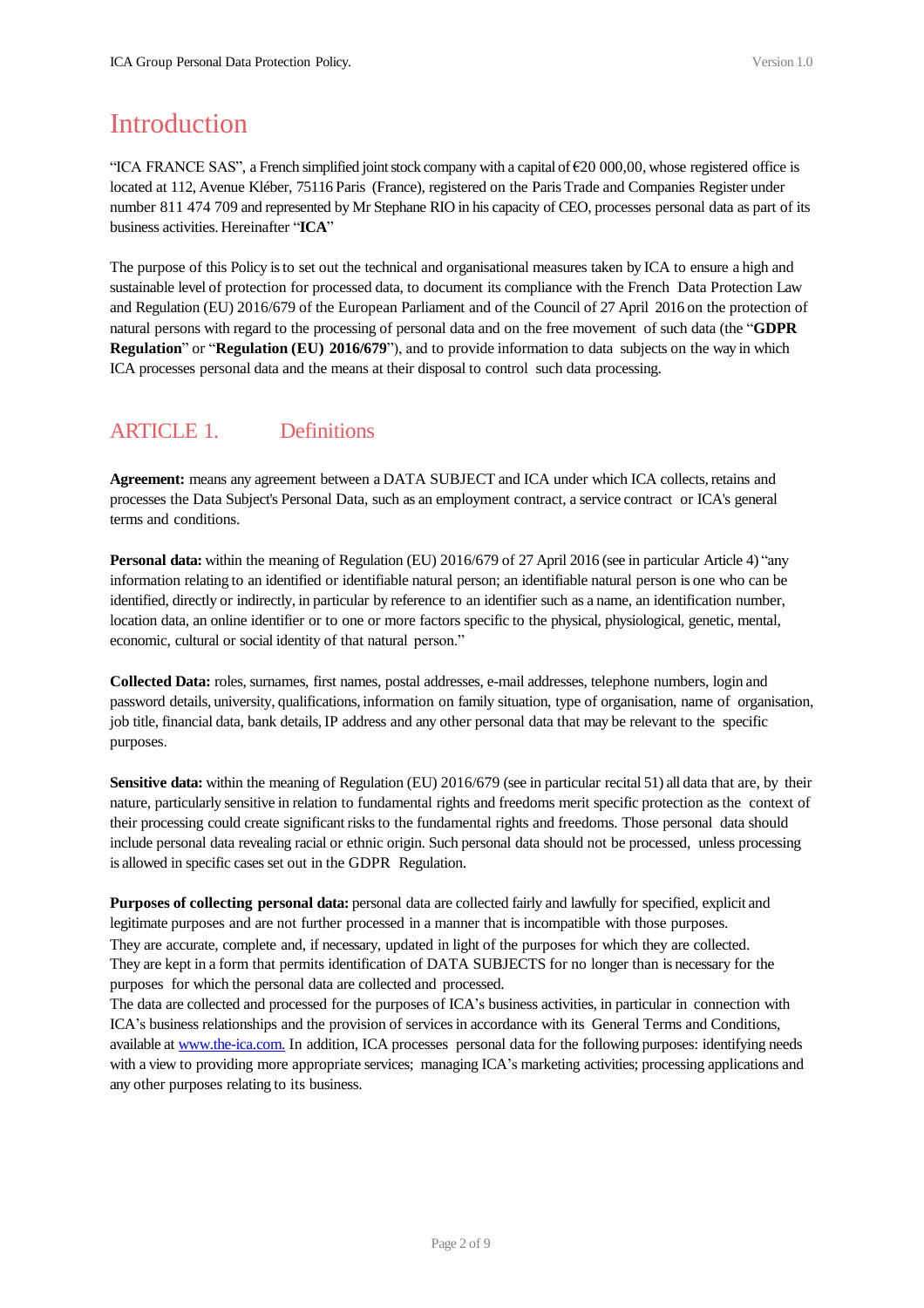<span id="page-2-0"></span>**Data Subject:** an identified or identifiable natural person to whom the personal data processed by ICA relate.

**Policy:** means this document, which applies to all customers, users of the Websites, employees and service providers of ICA.

**Controller:** within the meaning of Regulation (EU) 2016/679, "the natural or legal person, public authority, agency or other body which, alone or jointly with others, determines the purposes and means of the processing of personal data."

Services: means all services provided under the conditions set out in the Agreement.

**Processor:** within the meaning of Regulation (EU) 2016/679, "a natural or legal person, public authority, agency or other body which processes personal data on behalf of the controller."

**Third Party:** within the meaning of Regulation (EU) 2016/679, "a natural or legal person, public authority, agency or body other than the DATA SUBJECT, controller, processor and persons who, under the direct authority of the controller or processor, are authorised to process personal data."

**Processing:** within the meaning of Regulation (EU) 2016/679, "any operation or set of operations which is performed on personal data or on sets of personal data, whether or not by automated means, such as collection, recording, organisation, structuring, storage, adaptation or alteration, retrieval, consultation, use, disclosure by transmission, dissemination or otherwise making available, alignment or combination, restriction, erasure or destruction."

**Transfer of personal data:** transfer of data from a ICA entity to another entity or to a third party located inside or outside the European Economic Area.

### ARTICLE 2. Scope

This POLICY applies from 25 May 2018.

The POLICY applies where The Independent Calculation Agent (ICA) is the CONTROLLER and processes personal data on its own behalf.

### ARTICLE 3. Key principles for the processing of personal data

a. Purpose limitation

Before any processing of personal data, ICA must ensure that such processing is based on a specified, explicit and legitimate purpose for which the personal data are processed.

b. Legal basis, lawfulness, fairness and transparency

When processing personal data, ICA must ensure that the PROCESSING has a legal basis.

#### **If the PROCESSING is carried out pursuant to an agreement, it is then considered to be lawful.**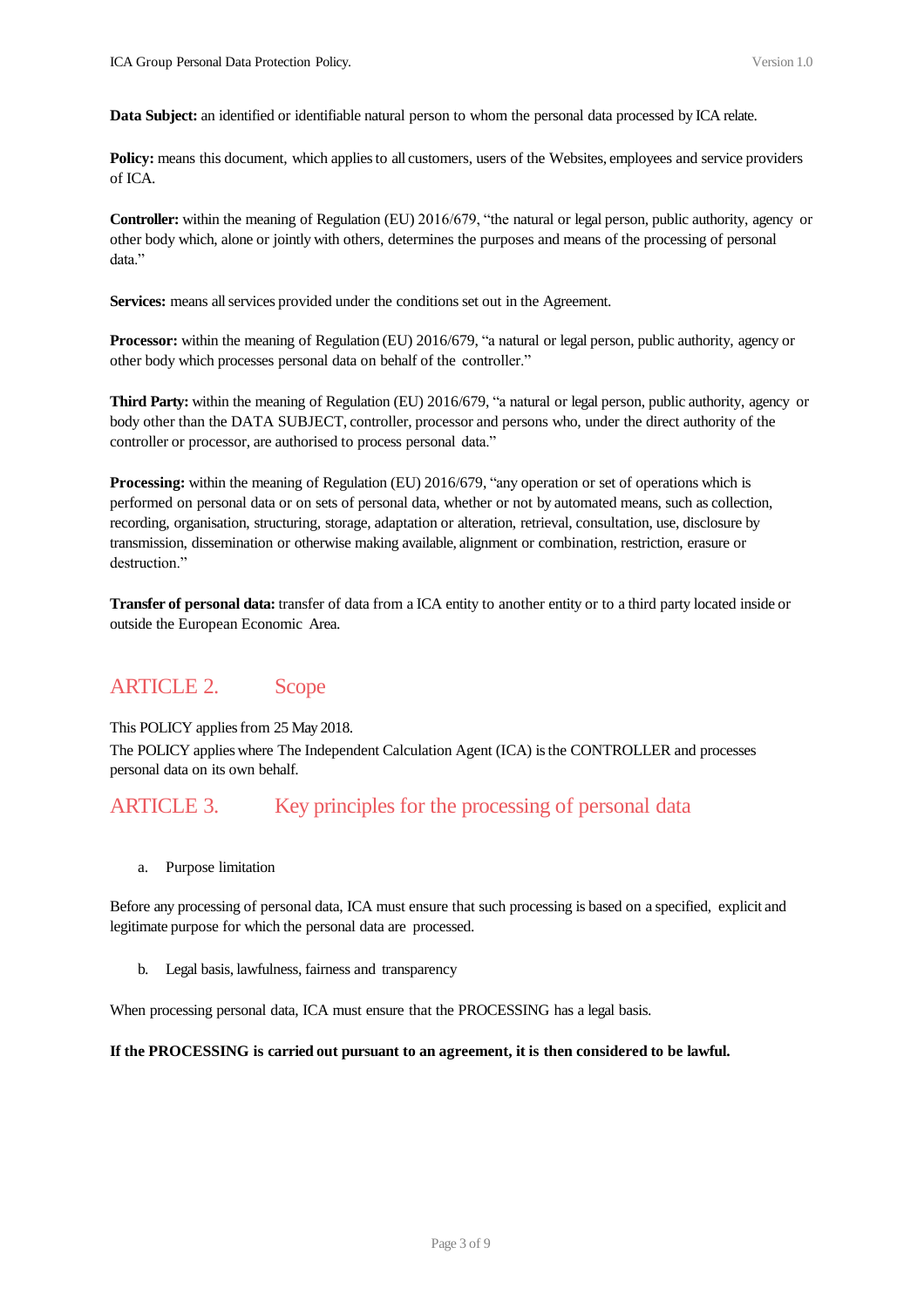<span id="page-3-0"></span>If the PROCESSING does not meet the above conditions, ICA may request the prior consent of the DATA SUBJECTS under the following conditions, all of which must be met:

- Consent must be given by a clear positive act (opt-in);
- Consent must be freely given;
- Consent must specifically, clearly and unequivocally indicate the DATA SUBJECT's consent to the processing of personal data.
- c. Data minimisation

The processing of personal data must be strictly necessary for the initial purpose of the processing.

d. Compatible further processing operations

ICA may carry out further processing operations on the collected data provided that those processing operations are compatible with the purposes for which the data were originally collected (scientific research, statistics, etc.).

e. Accuracy/Quality of data

During the data's life cycle, ICA must ensure that the data are accurate and up-to-date. DATA SUBJECTS may exercise their right of rectification to update their personal data.

f. Data storage limits

ICA must ensure that the data are not stored for longer than necessary for the processing purposes.

g. Security measures/Integrity and confidentiality

ICA has security measures in place to secure its IT environment against unauthorised or unlawful PROCESSING and against accidental loss, destruction or damage.

# ARTICLE 4. Processing sensitive data

ICA deals with sensitive personal data in limited circumstances.

In these limited cases, treatment is only permitted if any of the following conditions is met:

- The DATA SUBJECT has given his/her consent;
- The DATA SUBJECT is not able to give consent but the processing is necessary to protect the vital interests of the DATA SUBJECT or any other person;
- The processing is required by law;
- The DATA SUBJECT has himself/herself placed sensitive data in the public domain;
- The processing is essential for the purpose of initiating, bringing or defending legal proceedings, provided that there is no reason to believe that the DATA SUBJECT has a compelling legitimate interest in ensuring that the data are not processed;
- The PROCESSING is explicitly permitted by national legislation.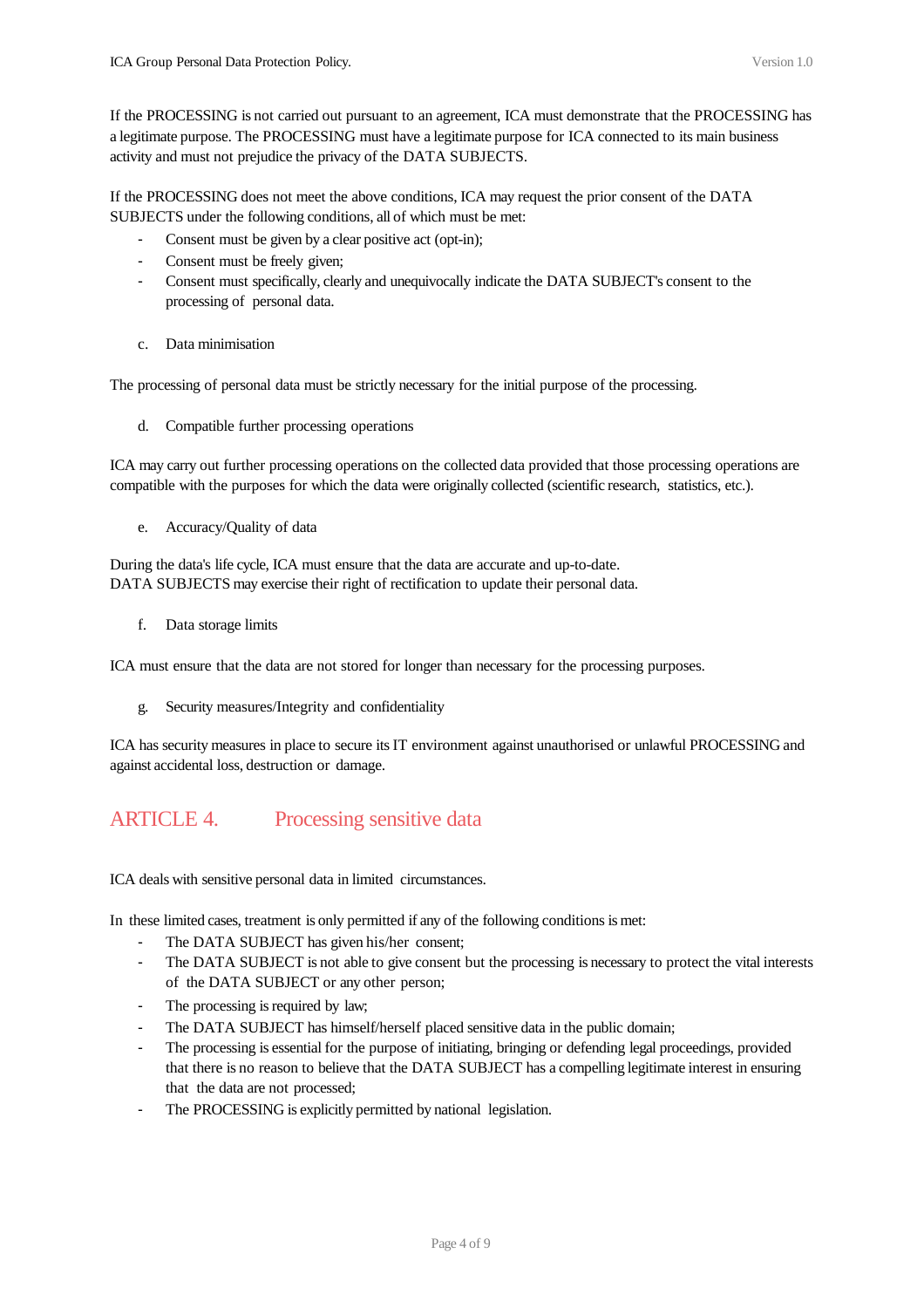### <span id="page-4-0"></span>ARTICLE 5. Storage period

The Personal Data collected in connection with the SERVICES shall be stored for the entire duration of the contractual relationship between ICA and the DATA SUBJECT.

In the event that the SERVICES and any contractual relationship are terminated for any reason whatsoever, the PERSONAL DATA shall be returned to the DATA SUBJECT and/or irreversibly deleted within the maximum periods permitted by applicable regulations.

### ARTICLE 6. Personal data breaches

In the event that ICA determines that there has been unauthorised or unlawful processing or access, or that the personal data for which it is responsible may potentially be, or have been, used or disclosed, ICA shall determine whether the breach should be reported to the competent supervisory authority in accordance with the procedure to be applied by ICA in the event of a Personal Data breach.

## ARTICLE 7. Processing by third parties

ICA may use third parties for its own purposes or in connection with the SERVICES.

When ICA uses a third party as a PROCESSOR, it shall ensure that the third party:

- implements procedures to ensure compliance with the instructions provided by ICA, itself and its subcontractors;
- informs ICA of any request to communicate ICA's personal data received from another third party;
- undertakes to ensure that its employees and sub-contractors comply with applicable laws and sign a specific confidentiality agreement;
- allows ICA to perform data protection audits as part of the processing of personal data;
- undertakes to regularly audit its sub-contractors as part of the processing of personal data;
- cooperates with ICA to assess and document that the processing of personal data is compliant.

### ARTICLE 8. Transfer of personal data to third countries

Transfers of personal data from a ICA entity acting as CONTROLLER to another ICA entity located in the European Economic Area acting as Controller are governed by a data processing agreement or by specific provisions inserted into the Agreement.

Transfers of personal data from a ICA entity acting as CONTROLLER to another ICA entity located outside the European Economic Area acting as CONTROLLER or as a PROCESSOR are subject to the provisions of this POLICY.

Transfers of personal data by a ICA entity acting as CONTROLLER to a third party located outside the European Economic Area are governed through the adoption of standard contractual clauses.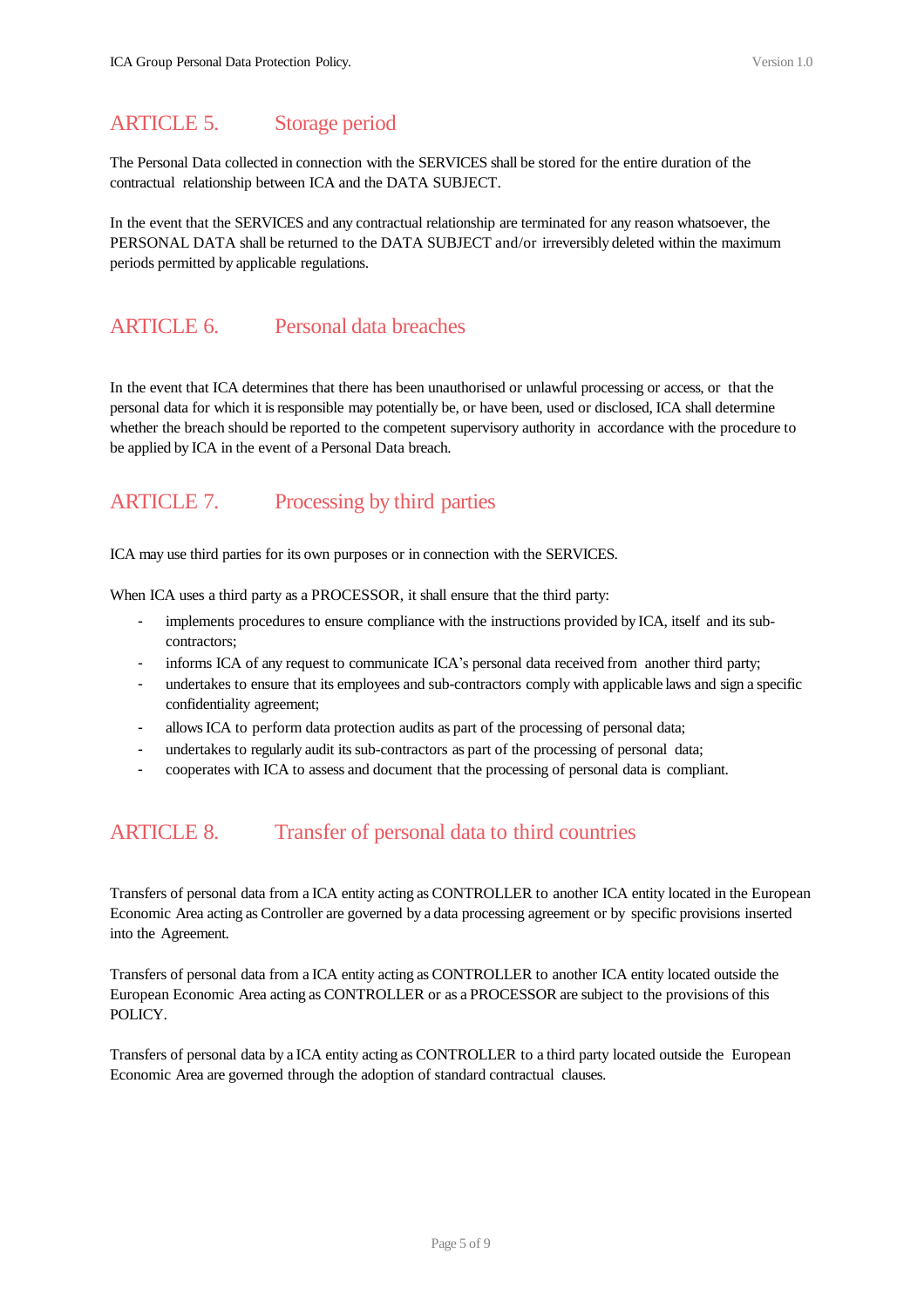### <span id="page-5-0"></span>ARTICLE 9. Rights of DATA SUBJECTS

DATA SUBJECTS may ensure that this data protection policy is applied by ICA.

If data subjects consider that ICA has breached this policy, they will need to follow the procedure described in this document.

If the dispute is unable to be resolved out of court, DATA SUBJECTS may bring legal proceedings.

#### **1. Right to object, right of access, right of rectification, right to data portability and right to erasure**

#### DATA SUBJECTS have the following rights:

- To access their data that are processed by the company;
- To request the rectification, erasure, deletion or limitation of any inaccurate or incomplete personal data and personal data for which there is no longer any legal or appropriate processing purpose; in this context, the deletion of data cannot be required in the following cases:
	- If the data processing is necessary for exercising the right of freedom of expression and information;
	- If the data processing is necessary to comply with a legal obligation;
	- If the data processing is necessary on public interest grounds in the area of public health;
	- If the data processing is necessary for archiving purposes in the public interest, for scientific or historical research purposes or for statistical purposes;
	- If the data processing is necessary for the establishment, exercise or defence of legal claims.
- To object to the processing of their personal data at any time, unless such processing is required by law and provided that the DATA SUBJECT proves that he/she has a legitimate reason linked to the particular nature of the situation.
- To receive personal data in a structured, commonly used and machine-readable format, in cases where the processing is carried out pursuant to an agreement or is based on the consent of the DATA SUBJECT. If the processing is based on the legitimate interest of the CONTROLLER or a legal obligation, the right to portability shall not be mandatory;
- The right not to be the subject of a decision based solely on automated processing, including profiling, which produces legal effects concerning him or her or significantly affects him or her.

#### **2. Requests for information, comments and complaints**

If a user has comments or questions about these rules, they can be emailed to ICA at GDPR@the-ica.com.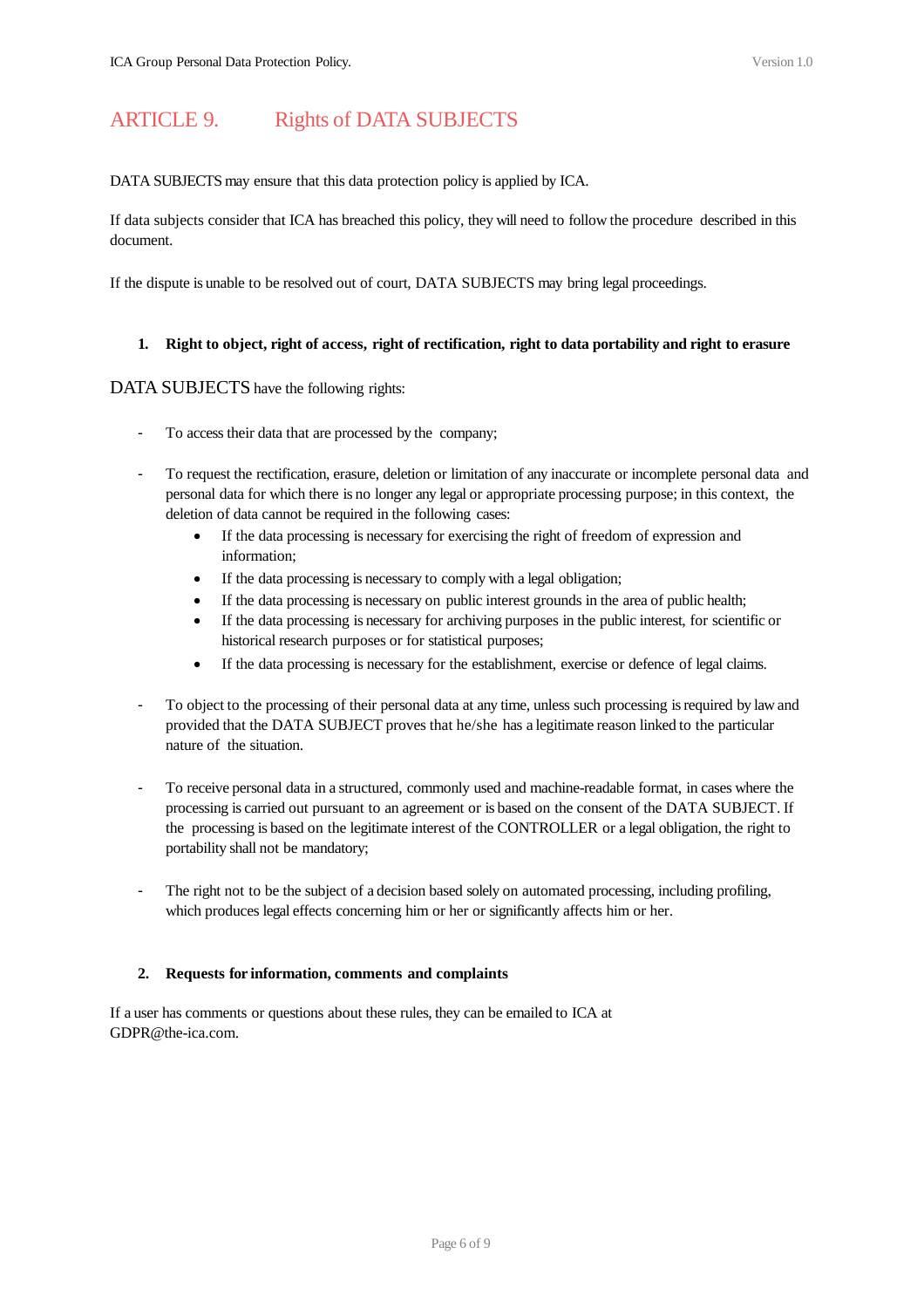## <span id="page-6-0"></span>ARTICLE 10. Procedure for handling complaints from DATA SUBJECTS

Data subjects will be required to submit complaints in accordance with this complaints procedure.

ICA undertakes to deal with these complaints within a reasonable period of time and, in any event, within one month of receiving the complaint.

This procedure shall also apply to requests by DATA SUBJECTS to exercise their rights to access, update and delete their personal data.

For any information or to exercise your rights concerning the processing of your personal data by ICA, you may contact our Data Protection Officer (DPO) by sending an email to: [gdpr@the-ica.com.](mailto:gdpr@the-ica.com) Or by sending a signed letter together with a copy of an identity document to the following address: 112 avenue Kléber, 75116 Paris (FRANCE)

# ARTICLE 11. Privacy by default

ICA adopts data protection restrictions at the start of any new project to ensure that the privacy of DATA SUBJECTS is respected as soon as a product or service is designed.

The principles and obligations set out in this policy will be incorporated as soon as a project is designed.

In order to ensure respect for privacy by design and by default, ICA ensures that:

- it integrates data protection restrictions from the design phase onwards;
- it anticipates data protection restrictions and integrates data into the design phase of any project;
- privacy restrictions are taken into account at the start of projects;
- a project's commitment to data protection is clearly defined and identified to facilitate compliance assessments and to ensure complete transparency for DATA SUBJECTS;
- privacy restrictions are complied with throughout the life cycle of the product or system or the personal data storage period.

# ARTICLE 12. Impact analysis on the protection of personaldata

ICA monitors that its data processing operations comply with prevailing regulations.

To that end, ICA may, in certain specific cases, carry out a privacy impact assessment to:

- identify processes that pose a particular risk to the protection of personal data;
- assess the level of compliance of the processing it carries out;
- decide on the corrective measures to be implemented to ensure that personal data are processed in accordance with prevailing regulations.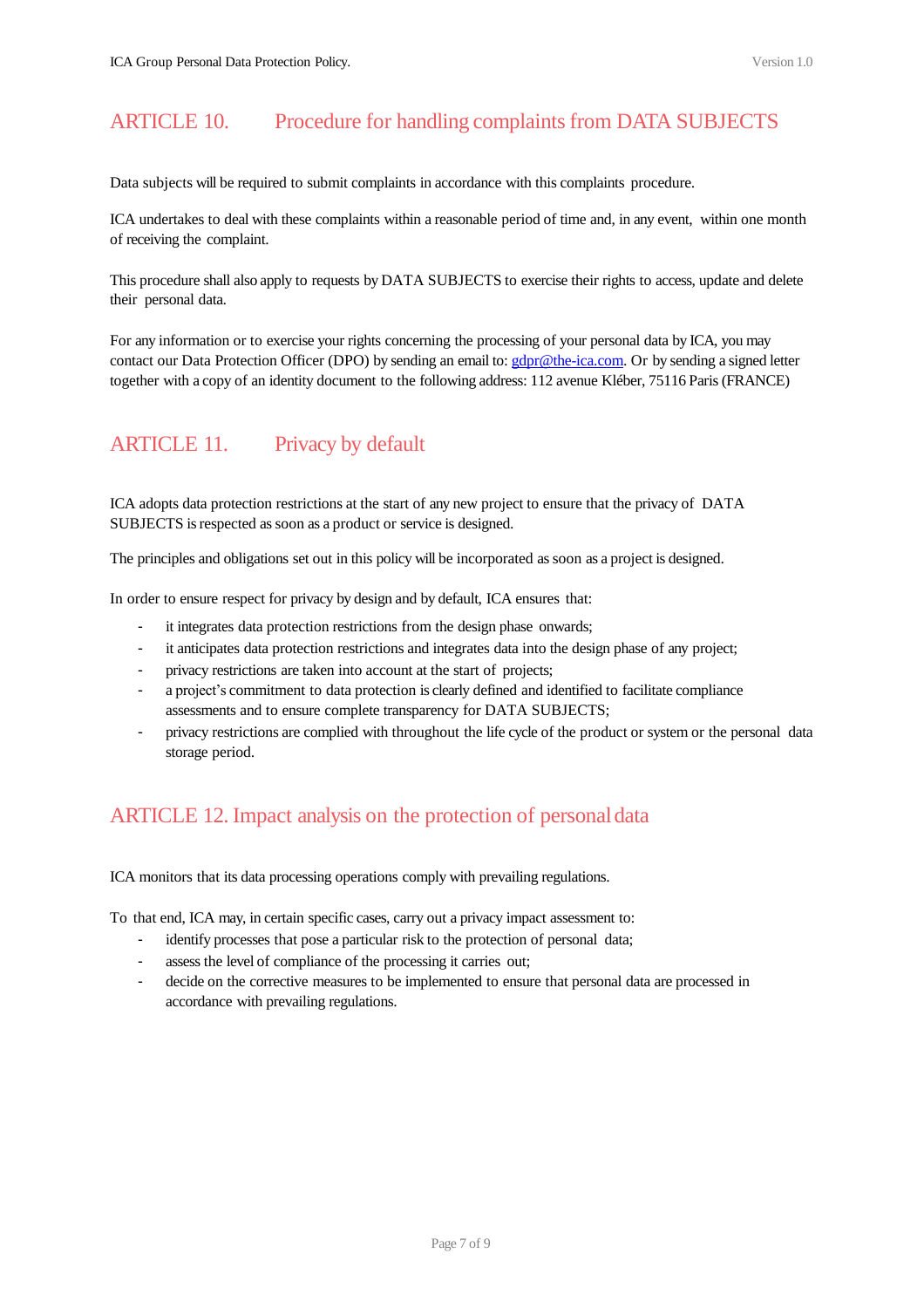## <span id="page-7-0"></span>ARTICLE 13. Personal data processing register

#### ICA undertakes to keep a register of processing activities.

ICA is responsible for ensuring that any new processing is recorded in the register with relevant background information on the processing.

### ARTICLE 14. Cooperation with the supervisory authorities

ICA undertakes to maintain a good relationship with the data protection authorities. To that end, ICA shall cooperate with and agree to be audited by the data protection authorities and follow their advice on matters of which these authorities may be aware.

ICA shall decide which data protection authorities have jurisdiction over each processing operation it carries out.

If data protection authorities carry out an audit at any of the ICA sites, the Group Data Protection Officer shall be informed as soon as possible.

# ARTICLE 15. The use of cookies

ICA's websites may contain cookies that collect personal data in order to improve the interactivity of the website and enable it to provide services.

#### **1. What are cookies?**

A cookie is a small text file, usually consisting of letters and numbers, sent to your browser on your computer's hard drive, via our ICA.com website. It may be permanent (used at the time of subsequent website visits) or temporary (disappears when the user leaves the website).

#### **2. Why do we use cookies?**

Our cookies are used to improve your user experience. You are not required to use cookies at any time and you may refuse to use them at any time.

#### **3. What cookies do we use?**

ICA uses technical cookies that are required for the website to function properly. These cookies, also called session cookies, enable the website to recognise identified users on different pages.

A cookie does not identify the user, but it records information on browsing on our website for statistical purposes. These cookies are stored on a user's hard disk for thirty days.

Third Party cookies:

ICA also uses third-party services such as the Google Analytics service. This service may use cookies. As such, Google may place cookies on your device. ICA has no control over the cookies stored by this publisher. We suggest that you refer to this publisher's legal notices.

#### **4. Your cookie choices**

You may block cookies by changing your browser's settings.

Refusing cookies may prevent you from accessing certain features of the website